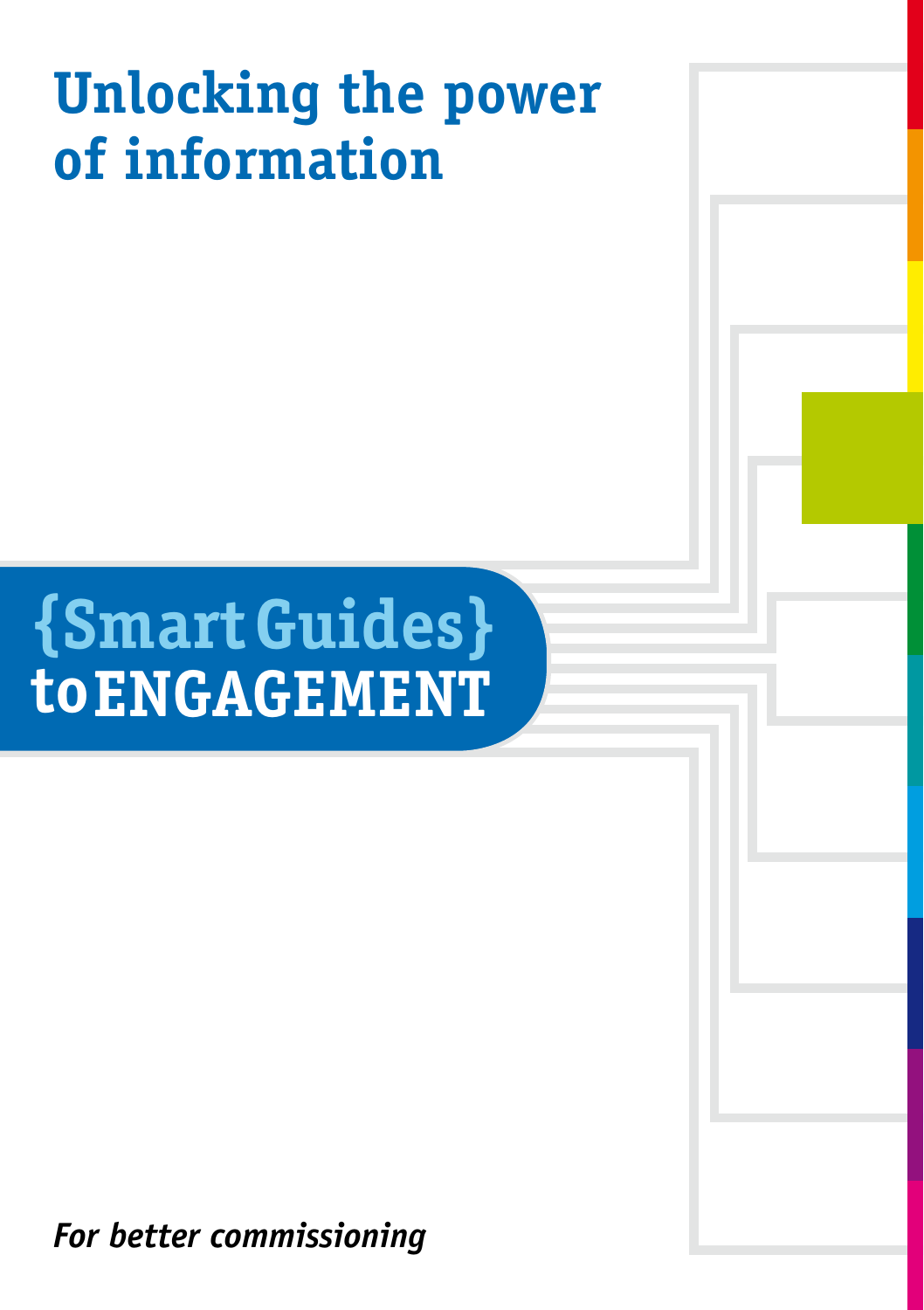### **Unlocking the power of information**

Part of the **Smart Guides to Engagement** series, this guide helps clinical commissioning groups (CCGs) and service providers understand how information is the foundation for effective engagement with patients so that they can become partners in decision-making about their own health and care. It describes what works and points to sources of help to achieve success. This guide should be read with Engaging With Individual Patients, which can be accessed with the rest of the Smart Guides at **www.networks.nhs.uk/nhs-networks/smart-guides**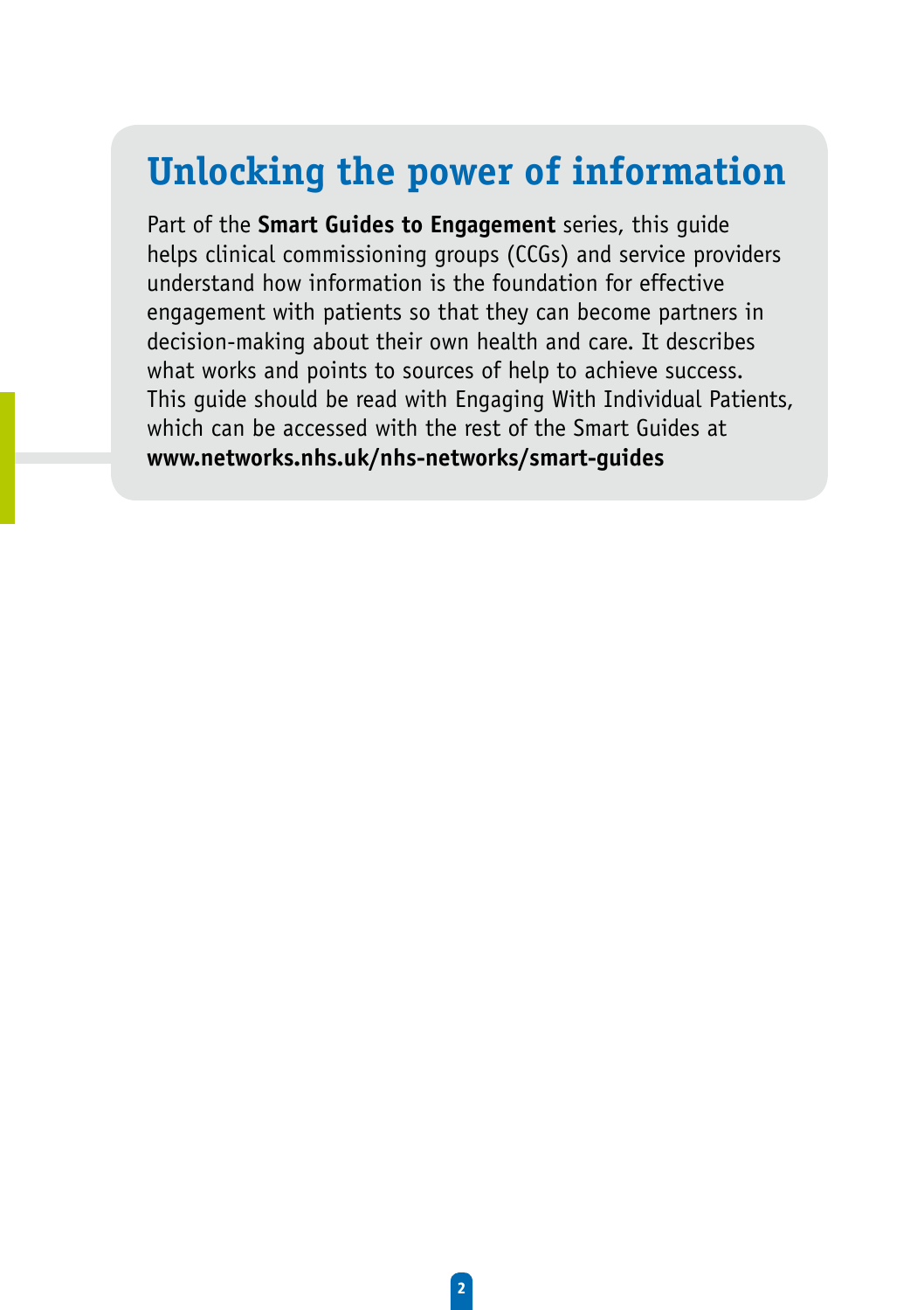## **A service in its own right**

*Information is "an essential service in its own right, allowing us to understand our own health, choose healthier lifestyles, and choose the treatment and support that is right for us."*  The Power of Information, Department of Health, 2012 **http://bit.ly/198UhxK**

Tools to ensure that information is of high quality include:

- The Information Standard, a certification scheme for organisations producing evidence-based health and care information for the public **www.theinformationstandard.org**
- **QISMET for self-management education http://gismet.org.uk**
- $\bullet$  The Patient Information Forum discusses approaches to quality assurance **http://bit.ly/1fjsr2Q**

Patient-centred approaches support patients, service users and carers to make informed decisions about their own health and care, including:

- $\bullet$  Lifestyle and wellbeing
- Conditions and treatments (including self-care)
- $\bullet$  Choice of provider.

To do this, commissioners require insights about patients as individuals. Some of this they have via demographic, public health and ethnicity data as well as from the Quality and Outcomes Framework (QOF) data generated by local practices.

Providers know about individuals, their medical history, medication and possibly their communication preferences (email, text, print, phone and so on). But the NHS has little insight about users' beliefs regarding health or treatments, their health literacy or whether (and how) they are likely to be motivated to change behaviour. Also, little information is shared between different providers or within the same care setting. Without these insights, it is hard for commissioners to tailor information, support and services to meet individual needs.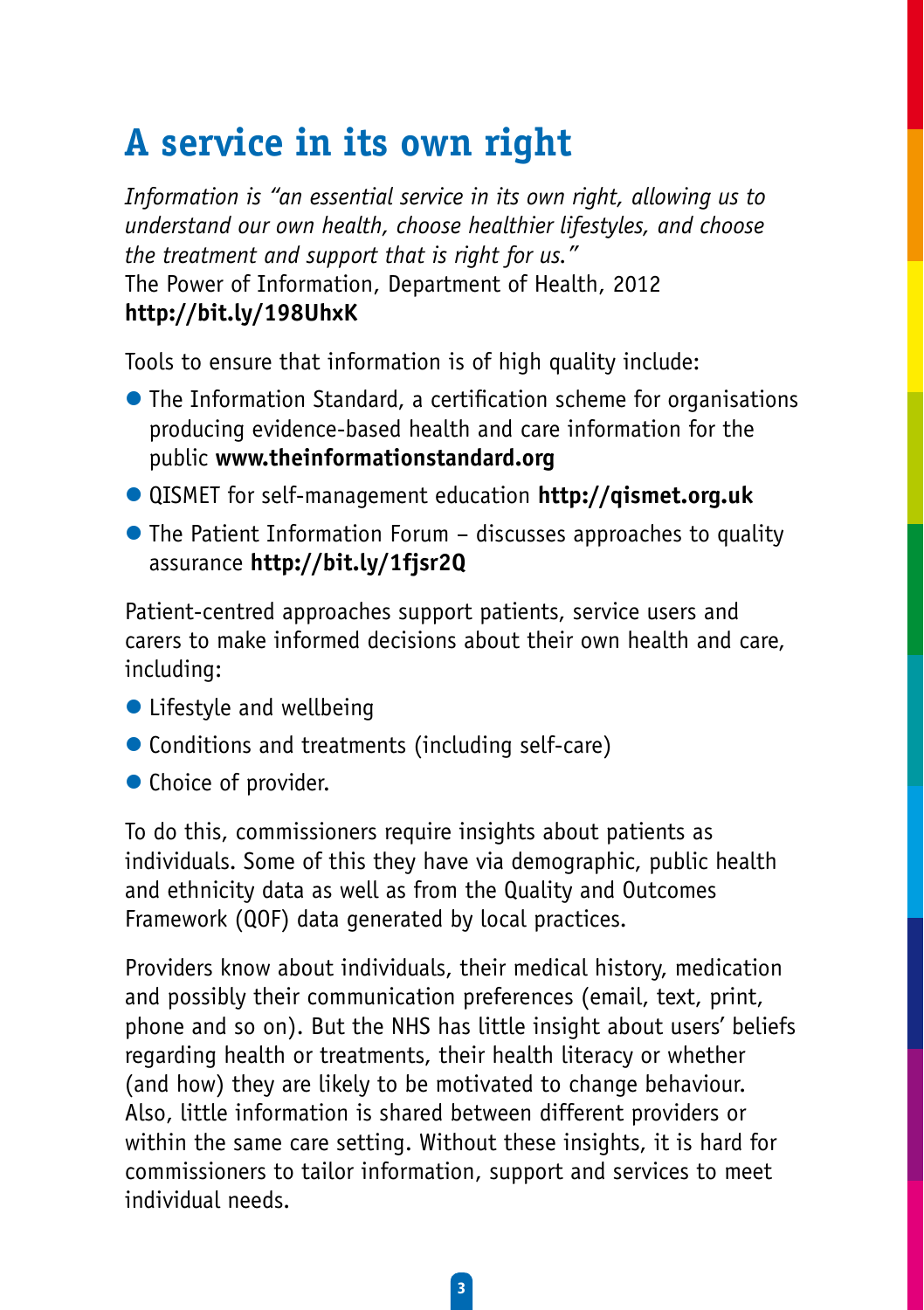# **Using an asset-based model**

Commissioners and providers can use asset-based models that allow them to work with patients, rather than "do to", and this helps support patients to harness their own internal resources and build on their lived experience. Potential staff benefits from this include better morale, worklife balance, and personal relationships (see table).

| Moving from a deficit approach to an asset approach       |                                                                    |
|-----------------------------------------------------------|--------------------------------------------------------------------|
| Where we are now - the deficit approach                   | Where an asset way of thinking takes us                            |
| Start with the deficiencies and needs in the<br>community | Start with the assets in the community                             |
| Respond to problems                                       | Identify opportunities and strengths                               |
| Provide services to users                                 | Invest in people as citizens                                       |
| Emphasise the role of agencies                            | Emphasise the role of civil society                                |
| Focus on individuals                                      | Focus on communities/neighbourhoods and the<br>common good         |
| See people as clients and consumers receiving<br>services | See people as citizens and co-producers with<br>something to offer |
| Treat people as passive and done-to                       | Help people to take control of their lives                         |
| 'Fix people'                                              | Support people to develop their potential                          |
| Implement programmes as the answer                        | See people as the answer                                           |

A Glass Half-full: How an Asset Approach Can Improve Community Health and Well-being, IDeA, 2010 **http://bit.ly/18gpfoR**

A deeper understanding of patients' information and support needs leads beyond provision of a leaflet or website towards changing relationships and improving outcomes. The rationale is simple: "Patients are arguably the greatest untapped resource within the NHS. The active engagement of patients is a common thread through all of our ten priorities." Transforming Our Health Care System: Ten Priorities for Commissioners, Kings Fund, 2013 **http://bit.ly/1jzRv8u**

Patient leaders can be assets for change, promoting a culture of shared decision-making, being ambassadors for improving patient experience and working with professionals to influence change. Find out more from the Centre for Patient Leadership **http://centreforpatientleadership. com/**

4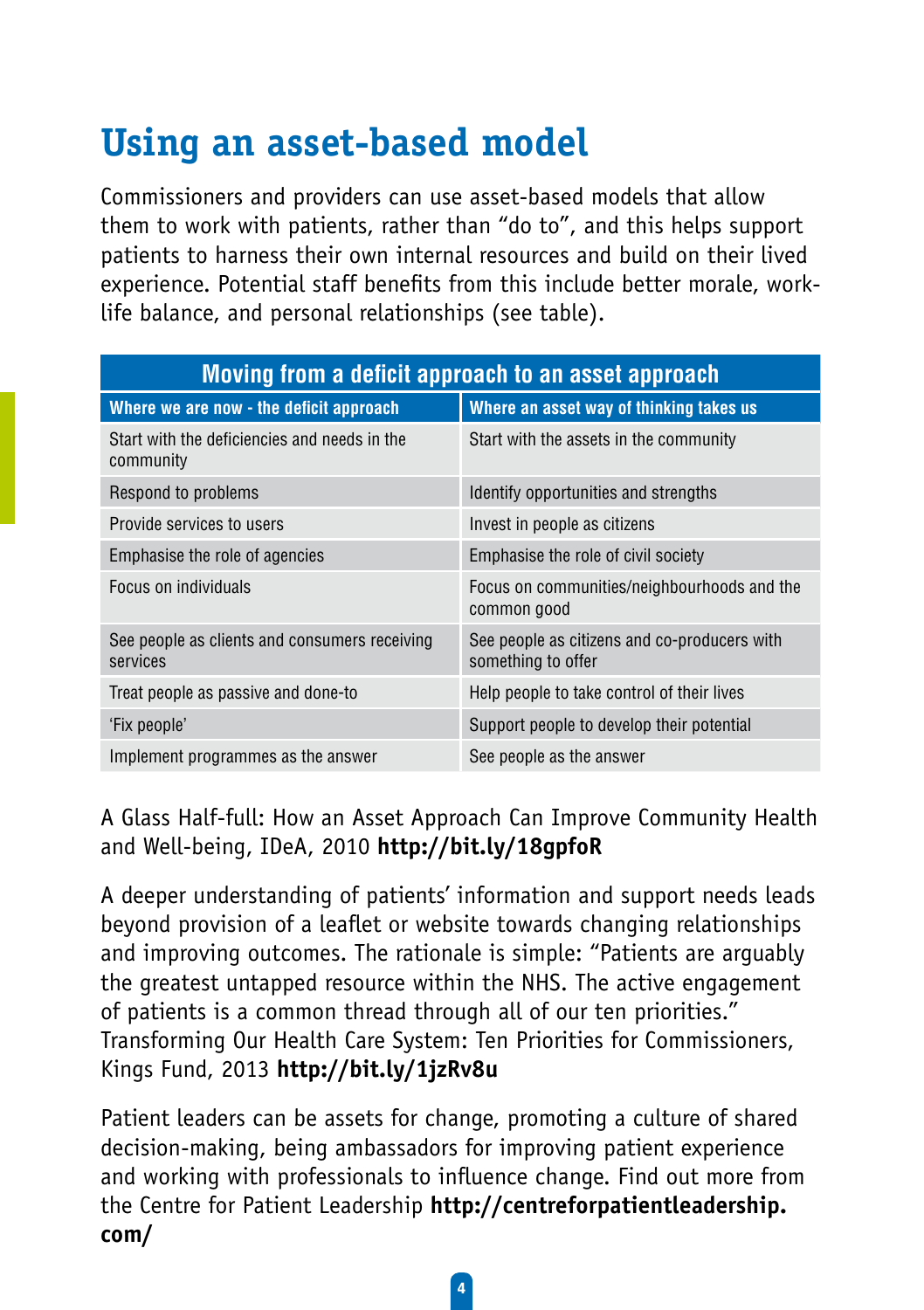### **Information supports individual engagement**

The NHS Constitution states: "You have the right to be given information about the test and treatment options available to you, what they involve and their risks and benefits."

It pledges:

"To inform you about the healthcare services available to you, locally and nationally and to offer you easily accessible, reliable and relevant information in a form you can understand, and support to use it. This will enable you to participate fully in your own healthcare decisions and to support you in making choices. This will include information on the range and quality of clinical services where there is robust and accurate information available."

To help the NHS live up to that commitment, new guidance from NHS England shows commissioners and service providers how to involve patients and carers in decisions affecting their health and care. This is essential reading for everyone involved in planning, delivering or receiving healthcare services. Transforming Participation in Health and Care, NHS England, 2013 **http://bit.ly/1aJ6N37**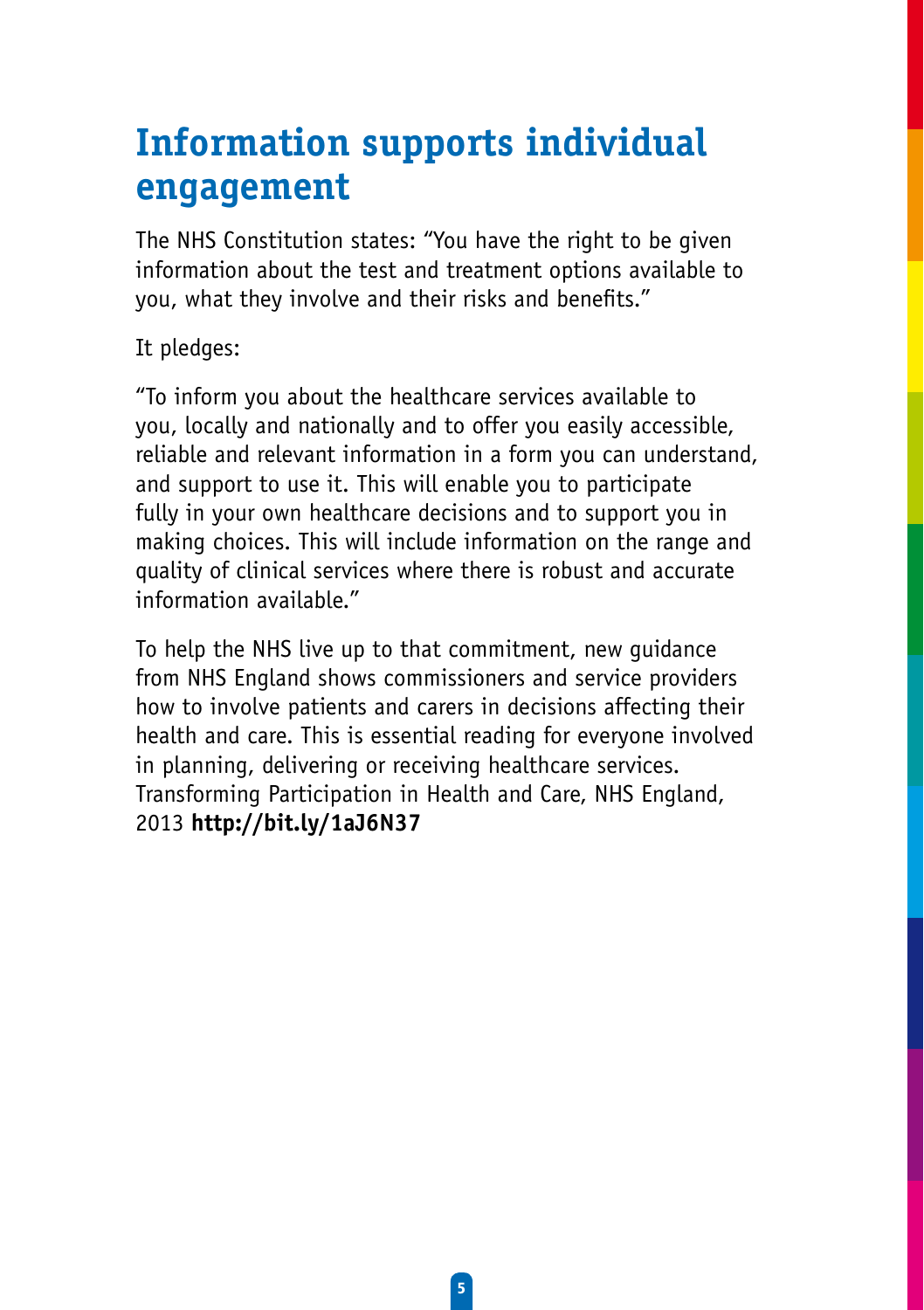### **What's in it for commissioners and providers?**

Investing in high quality information and support is not just the right thing to do for patients, it is a financial and clinical imperative with impact across three main areas:

 $\bullet$  **Experience, clinical effectiveness and safety** Better shared decision-making, self-management and selfcare leads to more realistic expectations, improved confidence in relationships, reduced stress, better quality of life and greater patient engagement

#### **C** Service use and health costs

Reduced health inequalities, better adherence to treatment and medications, increased patient safety

#### **• Patients' health behaviour and status**

More appropriate screening, reductions in major surgery and variation in procedures, reduced demand for primary care, more appropriate use of services, reduced medical errors, malpractice claims and litigation costs and fewer hospital admissions.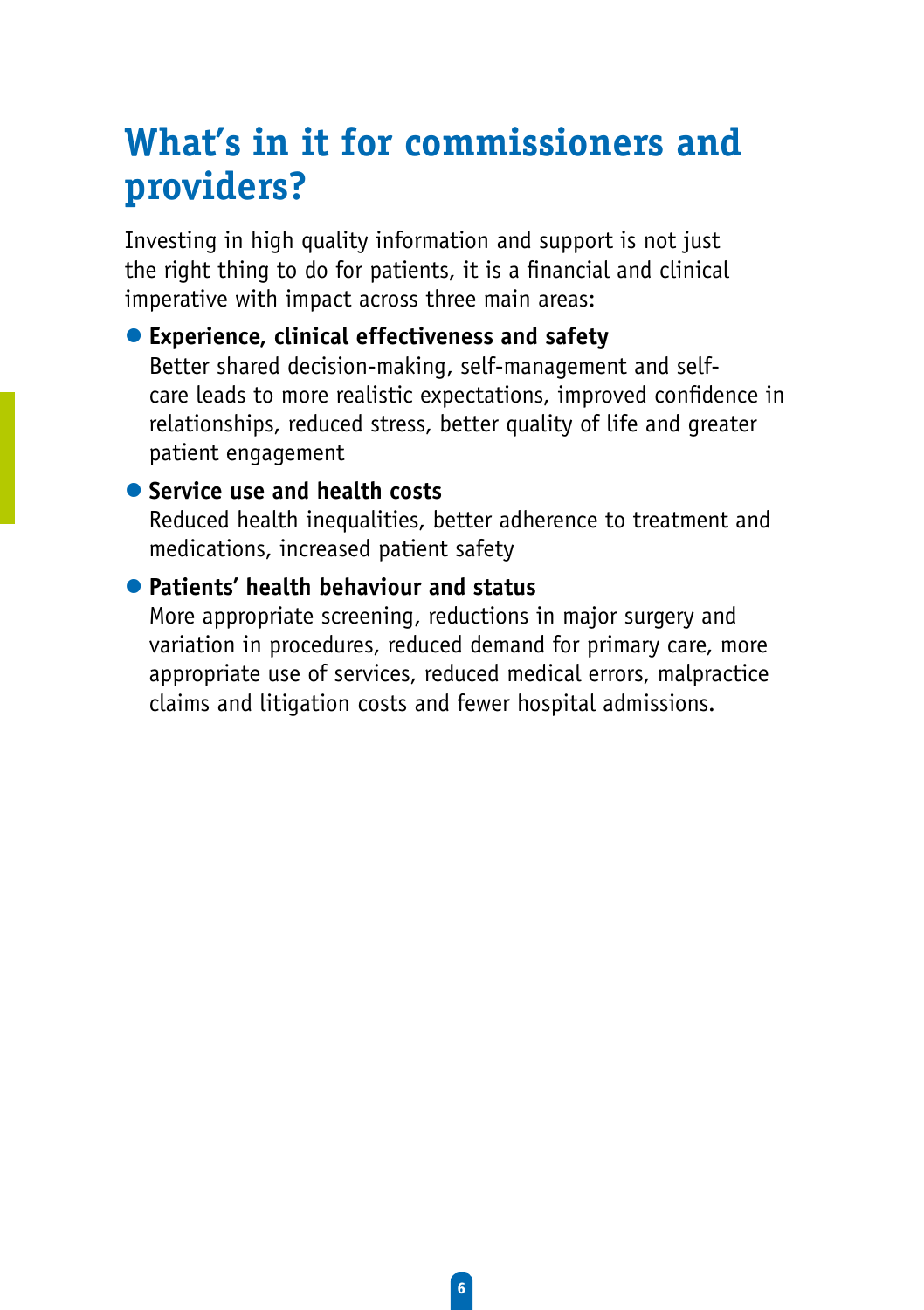## **The self-care continuum**



Source: Self Care Forum **http://bit.ly/IKp74W**

The continuum illustrates the sliding scale of self care, from individual daily choices through people taking care of themselves when they have common symptoms (eg sore throats, coughs) to conditions which have more of an impact and may require more healthcare interventions. The continuum can reveal a range of care options from 'self' to more 'system' focused.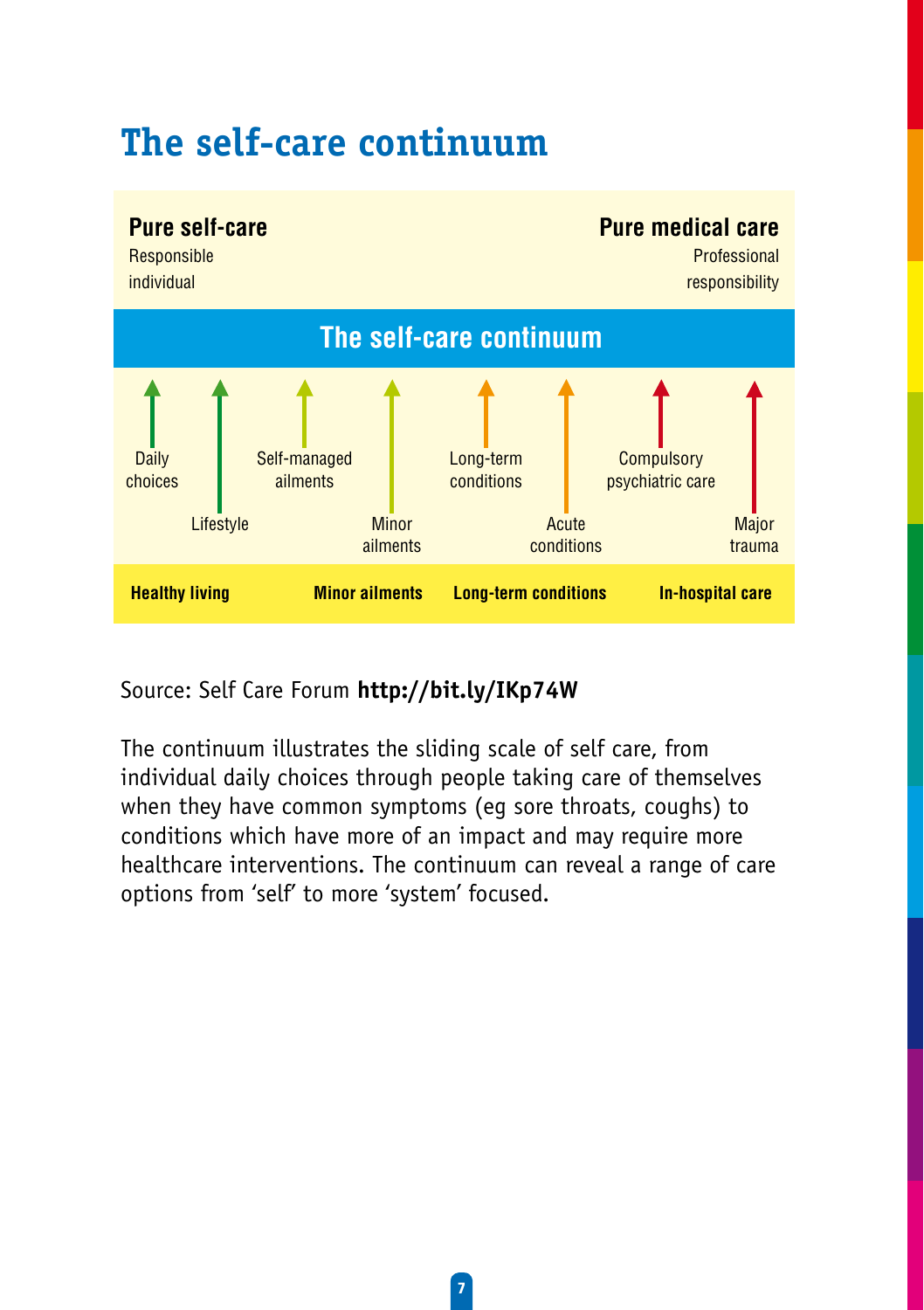#### **1. Self care**

On average, people in the UK experience nearly four symptoms every fortnight that they mainly deal with themselves. Self-care accounts for about 80 percent of all care.

#### **Case study**

**At the Bromley by Bow Centre in East London (www.bbbc. org.uk), promotion of self-care threads its way through every aspect of patient care. Despite many challenges (half the patients are not literate and a third of consultations are conducted in Seleti), the practice recognises that communication is key to self-care. As a result, 50 percent of patients now leave their consultation with an explanation prescription, often a print out signposting people to free services or facilities, phone numbers, websites or even "homework".** 

**The surgery has also produced leaflets sent to patients' homes giving details of appropriate number to ring or person to see in many different situations, which, as well as promoting self-care and responsibility, frees up GP time from unnecessary visits.**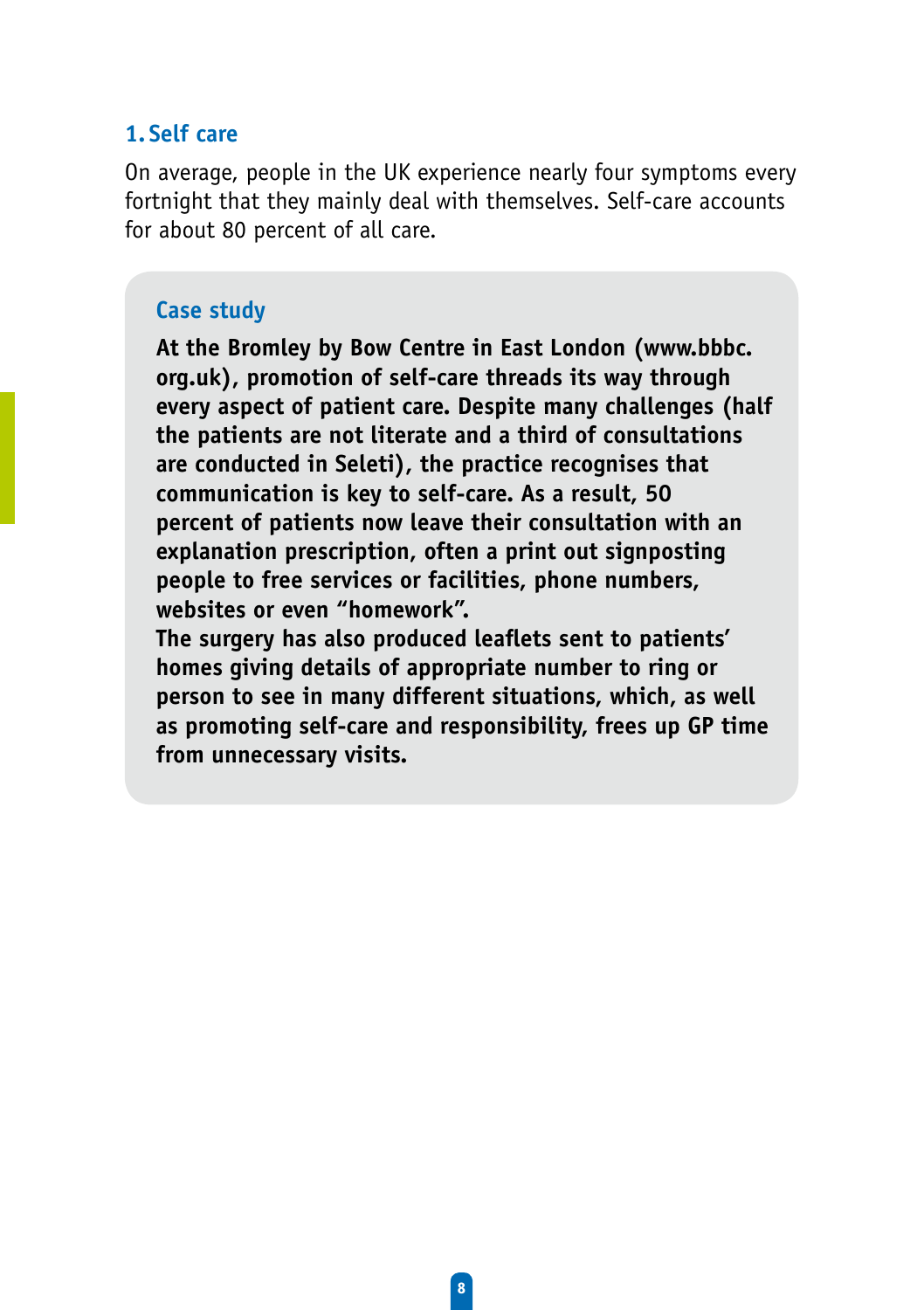#### **2. Self management**

Around 15 million people in England have a long-term condition (LTC) and account for about 60-70 percent of NHS resources. There is an obvious and growing need to help patients to help themselves in areas that underpin self-management:

- Getting good information
- $\bullet$  Achieving self confidence
- $\bullet$  Altering personal behaviour
- Ability to go online, use medical devices and write things down.

Commissioners should ask themselves what they are going in each of these four areas to support their LTC populations to self-manage. The Health Foundation's resources (**http:// selfmanagementsupport.health.org.uk**) can help commissioners:

- $\bullet$  Find evidence that self-management support works
- $\bullet$  Write a business case for self-management support
- Put together a project plan and get started.

#### **3. Structured patient education courses**

A range of courses provide people with the skills and confidence to better manage their conditions.

Some courses are generic, teaching general principles about finding information, building confidence, and so on. Others are conditionspecific. For example, Desmond is a one-day course for patients with recently diagnosed type 2 diabetes. Around eight patients (and their carers where possible) spend a day with a dietician and a diabetes nurse specialist to better understand diabetes and explore how to better manage the condition. Participants learn from their peers as well as the professionals.

An overview of such courses can be found on the **Patient.co.uk**  website: **http://bit.ly/1bpEycY**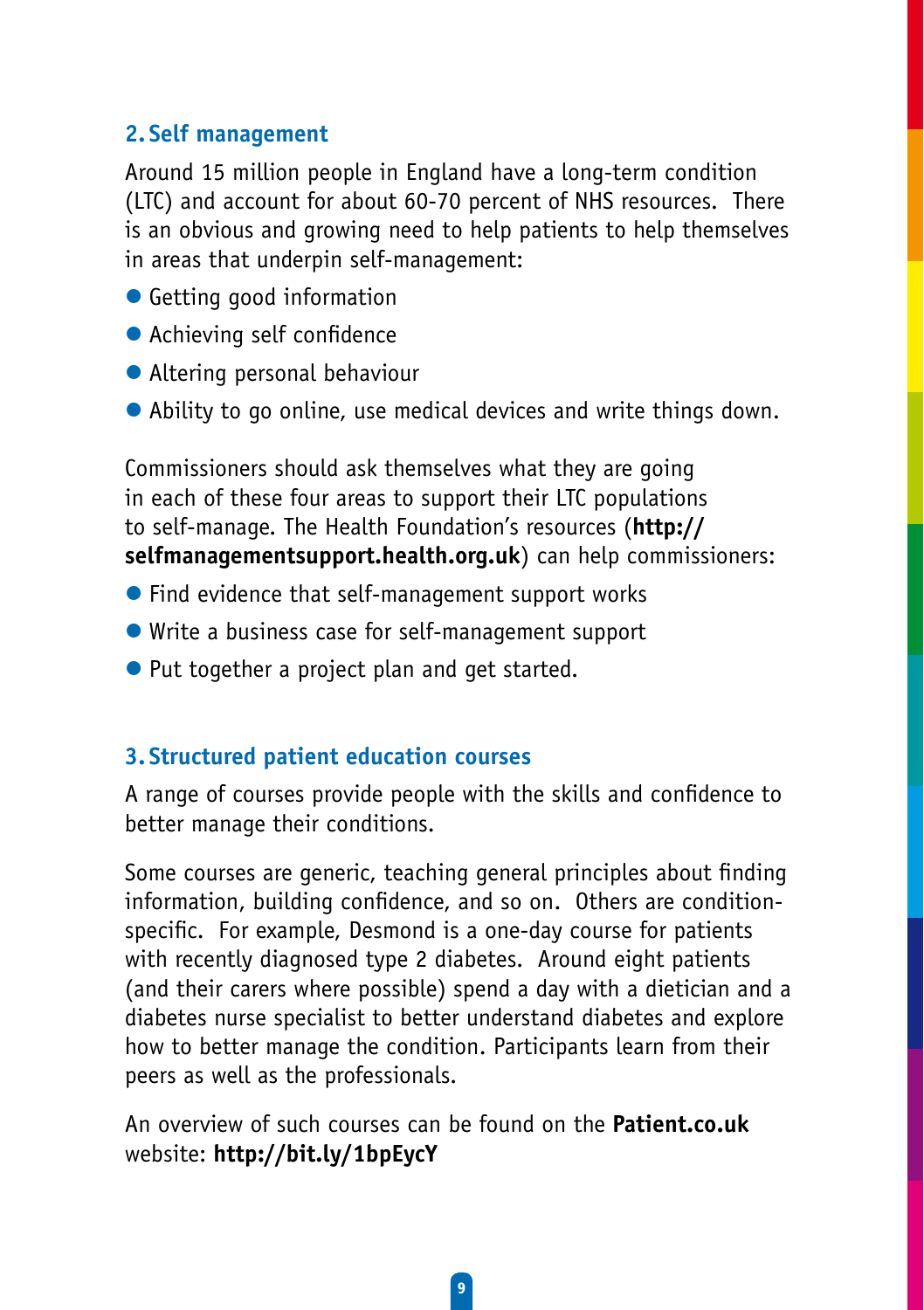#### **4. Patient decision aids (PDAs)**

PDAs are one way to help patients explore and express their preferences when faced with treatment choices and then share decision-making with clinicians. For example, a man with an enlarged prostate has three main treatment options – surgery, drugs or "watchful waiting". PDAs help patients explore the pros and cons of each option and decide which to go for. There are many types of PDAs, many now supplied online.

See:

- $\bullet$  http://sdm.rightcare.nhs.uk/pda
- $\bullet$  www.patient.co.uk/decision-aids

#### **5.Information prescriptions**

Information prescriptions (IPs) are similar to medicines on prescription or exercise on prescription. IPs have five main elements:

- **The Information content** reliable and relevant sources of information
- **O** Directories repositories of information that link to individual IPs
- **Personalised process** information specific to the condition, place and point on the care pathway
- **Issuing or prescribing** creating and offering an IP to a user or carer
- **Access** available to users through a range of accessible channels, such as face-to-face engagement, the internet, email, telephone and outreach.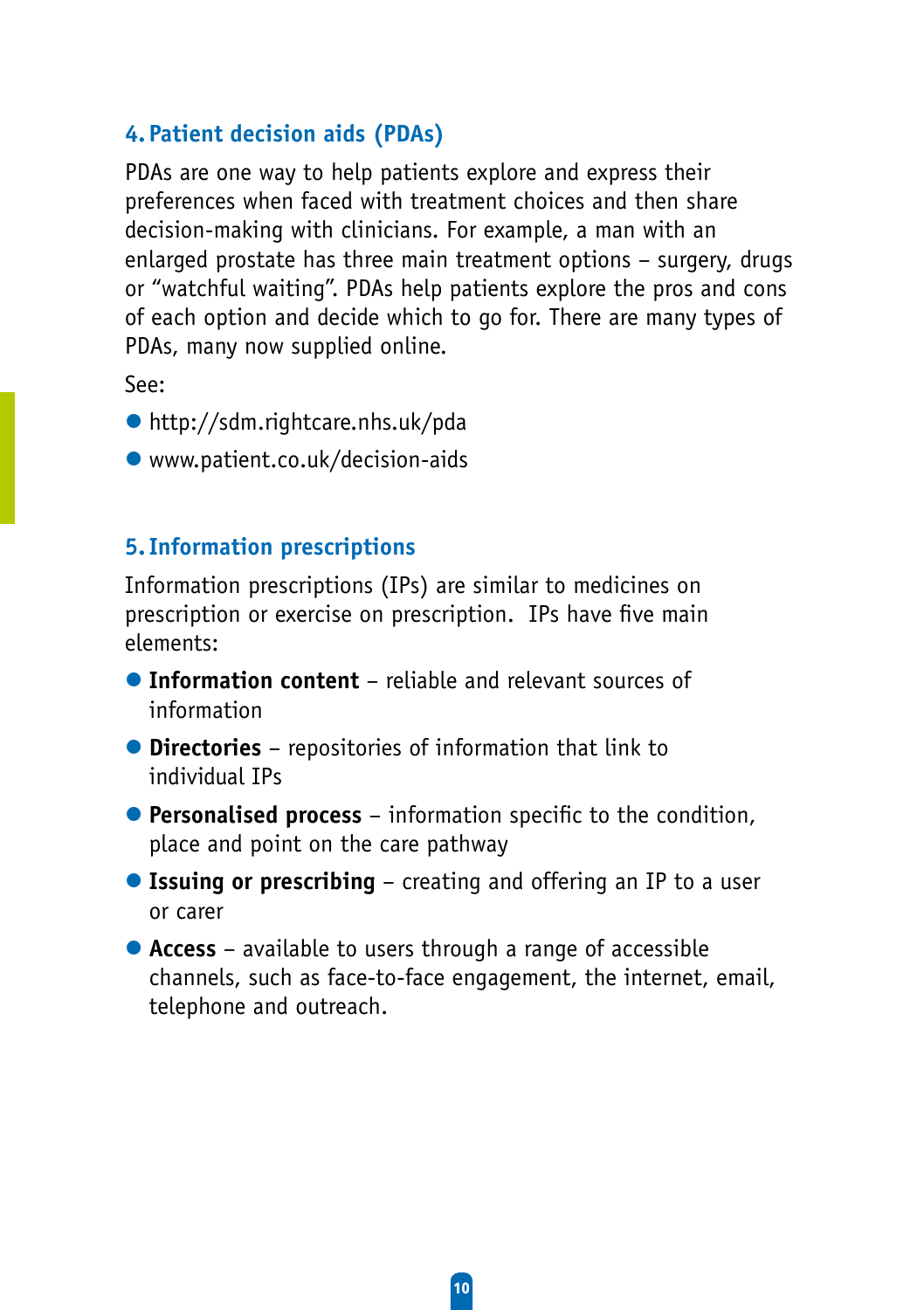Studies across a range of settings and conditions including cancer, cystic fibrosis, sight loss, Parkinson's disease, diabetes, arthritis and asthma, have shown:

- $\bullet$  Three quarters of patients felt more confident in asking questions about their condition (73 percent)
- Half (52 percent) of those who received information agreed that it had helped to improve their care
- $\bullet$  Two-thirds (66 percent) agreed that they now felt more in control of their condition
- $\bullet$  The majority of professionals involved (66 percent) were very or fairly satisfied with how the IP process was being implemented
- $\bullet$  Over half of the professionals (57 percent) said that the IP process compared favourably with the ways in which information had previously been given.

Commissioners can look at their own pathways and determine where IPs could contribute to improvements.

#### **Find out more about IPs**

**NHS Choices: http://bit.ly/1ciGJwE**

**Cancer IP programme: http://bit.ly/JleG8F**

**NHS Employers e-learning package and self-assessment management tool to support staff in the delivery of information prescriptions: http://bit.ly/1boQCIe**

**Books on Prescription - originally designed for mental health settings, this allows GPs to prescribe self-help and other relevant books from local libraries: www. booksonprescription.org.uk**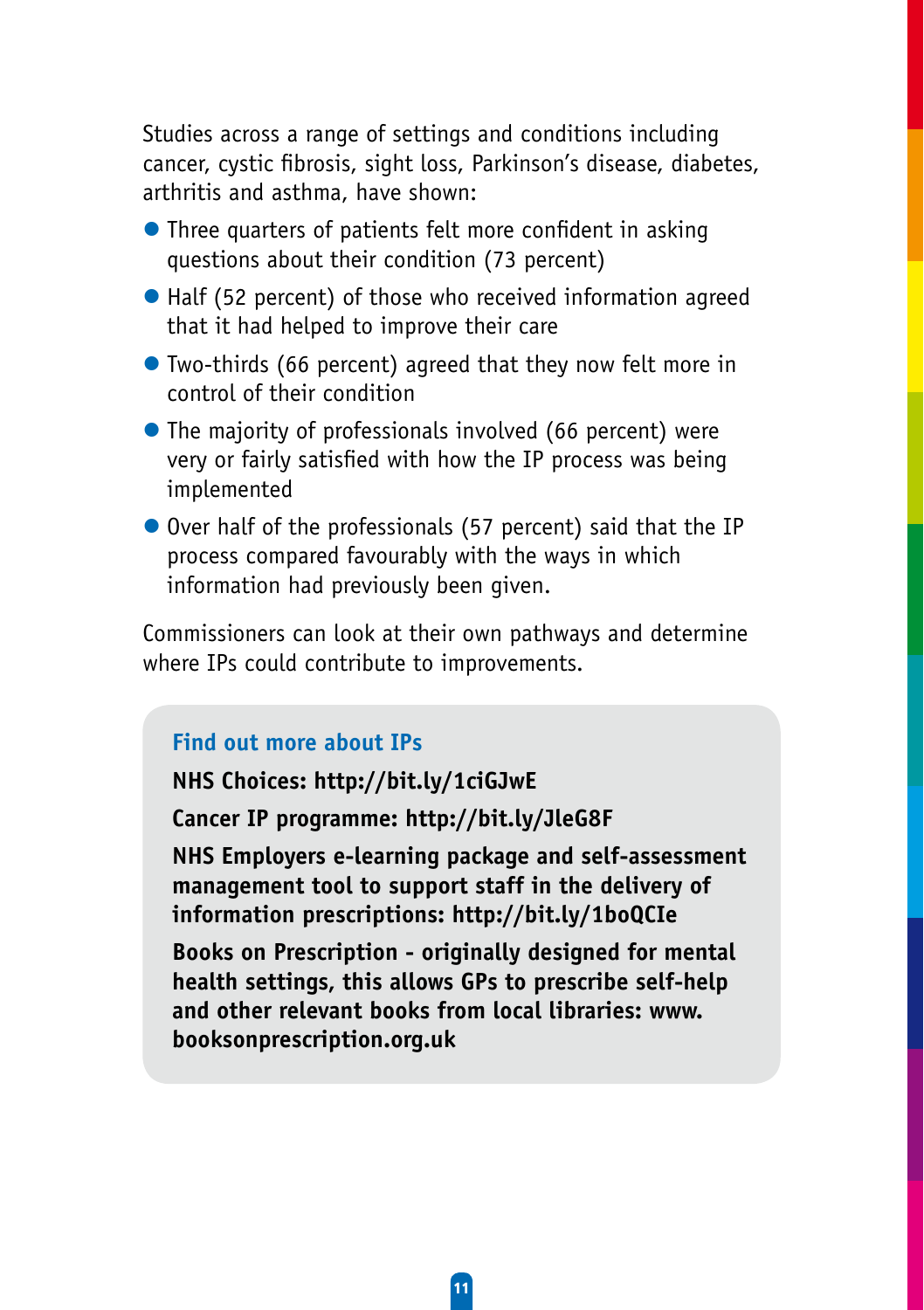#### **6. Copying letters to patients**

2003 good practice guidance supports doctors copying letters to patients. Benefits include better informed patients and improved communication. Doctors had expressed concerns about making patients anxious and had said it would be difficult to write comprehensible letters that were informative to colleagues. But these fears have proved unfounded when good practice is followed.

Copying Letters to Patients: Good Practice Guidelines: **http://bit.ly/1gZlEMc**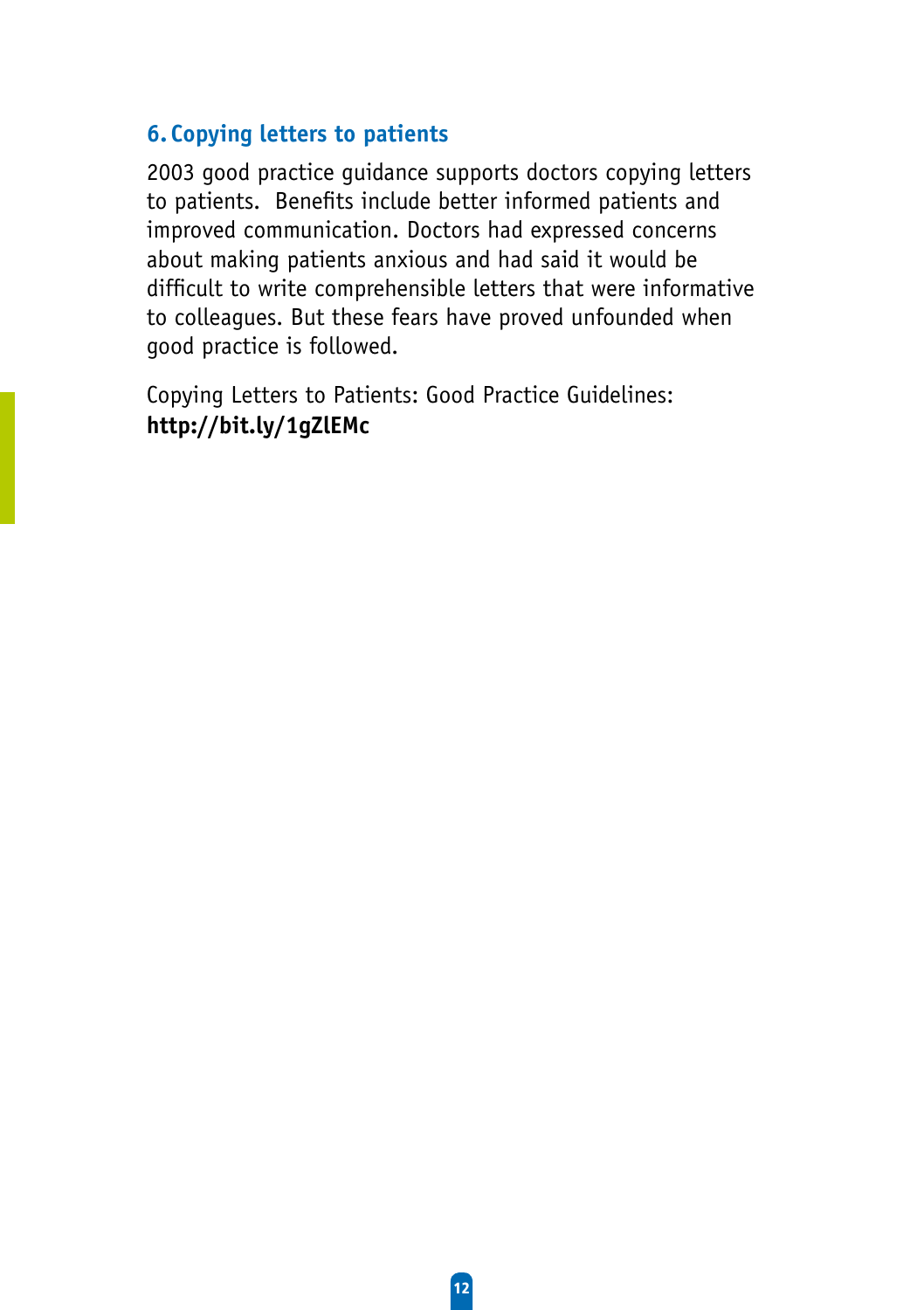#### **7. Care plans**

Having a personalised care plan is fundamental for individual participation in care by people with long term conditions and disabilities and carers. It supports them to develop the knowledge, skills and confidence to share in the management of their own health. It is a jointly written and agreed approach. Commissioners should ensure a care plan is available to everyone who wants one.

#### **Find out more**

**Personalised care plans form a core part of the CQC's Essential Standards of Care: http://bit.ly/18tgiXi**

**National Voices has developed the Principles of Care & Support Planning that build a common understanding of care planning among people and professionals: http://bit.ly/IKqjp5** 

**NHS Employers' e-learning toolkit helps health and social care professionals develop the skills and knowledge to produce personalised care plans: http://bit.ly/18lPSc2**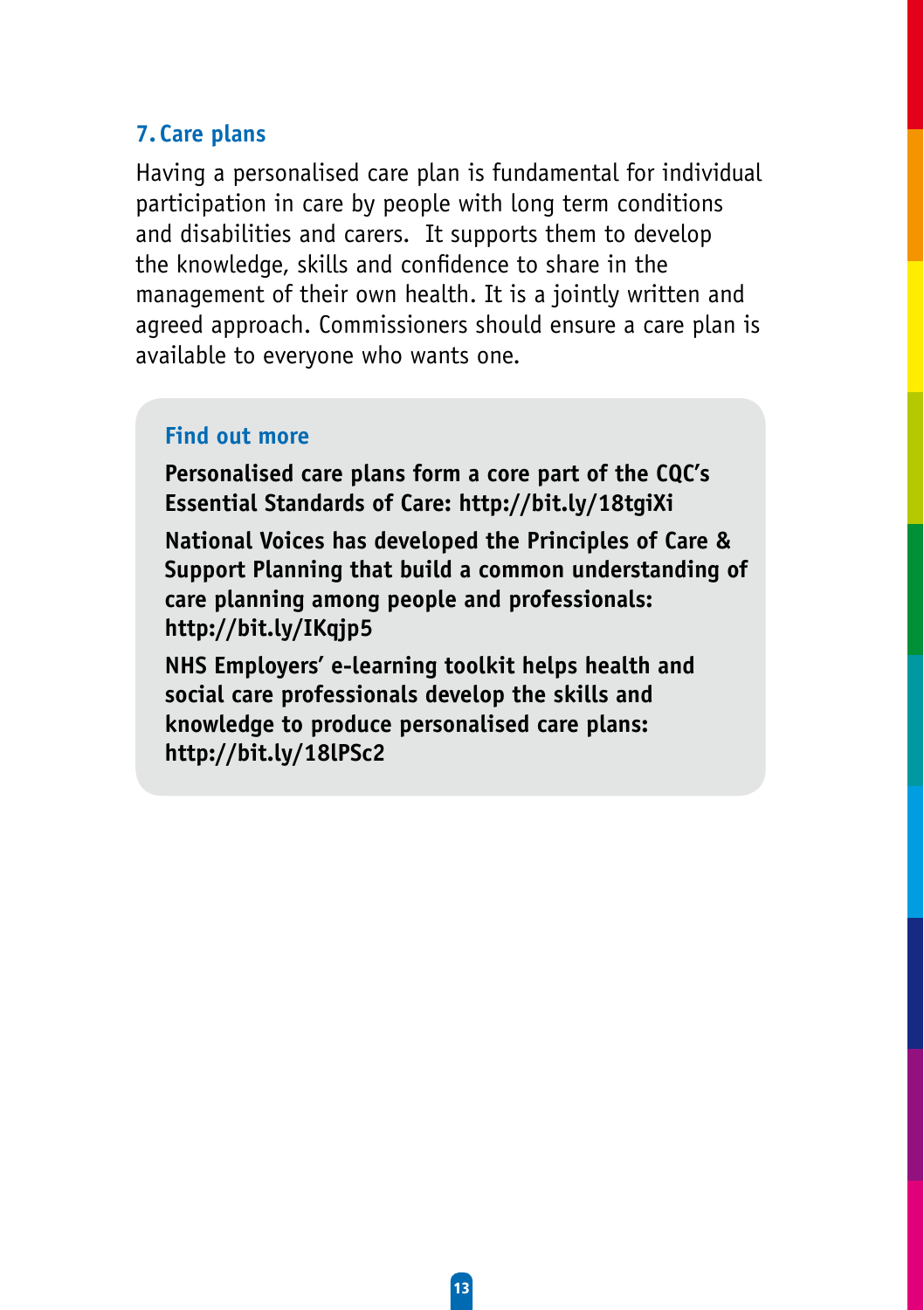#### **8.Access to personal health records**

By 2015, every general practice is expected to make available to all patients electronic booking and cancelling of appointments, ordering of repeat prescriptions, secure communication with the practice and access to the patient's own records. The NHS Mandate in England and the Francis report reinforce this ambition (the latter recommends access for all healthcare settings not just in GP surgeries).

There is clear evidence of benefits. Commissioners can consider how to support and incentivise their GP practices to engage with records access as a platform for engaging patients in their own healthcare.

#### **Find out more**

**Guide to Health Records Access, Patient Information Forum (PiF), 2012: http://bit.ly/18BsQc9**

**BMA FAQ on the impact of the GP contract changes 2014/14: http://bit.ly/1ee68yo**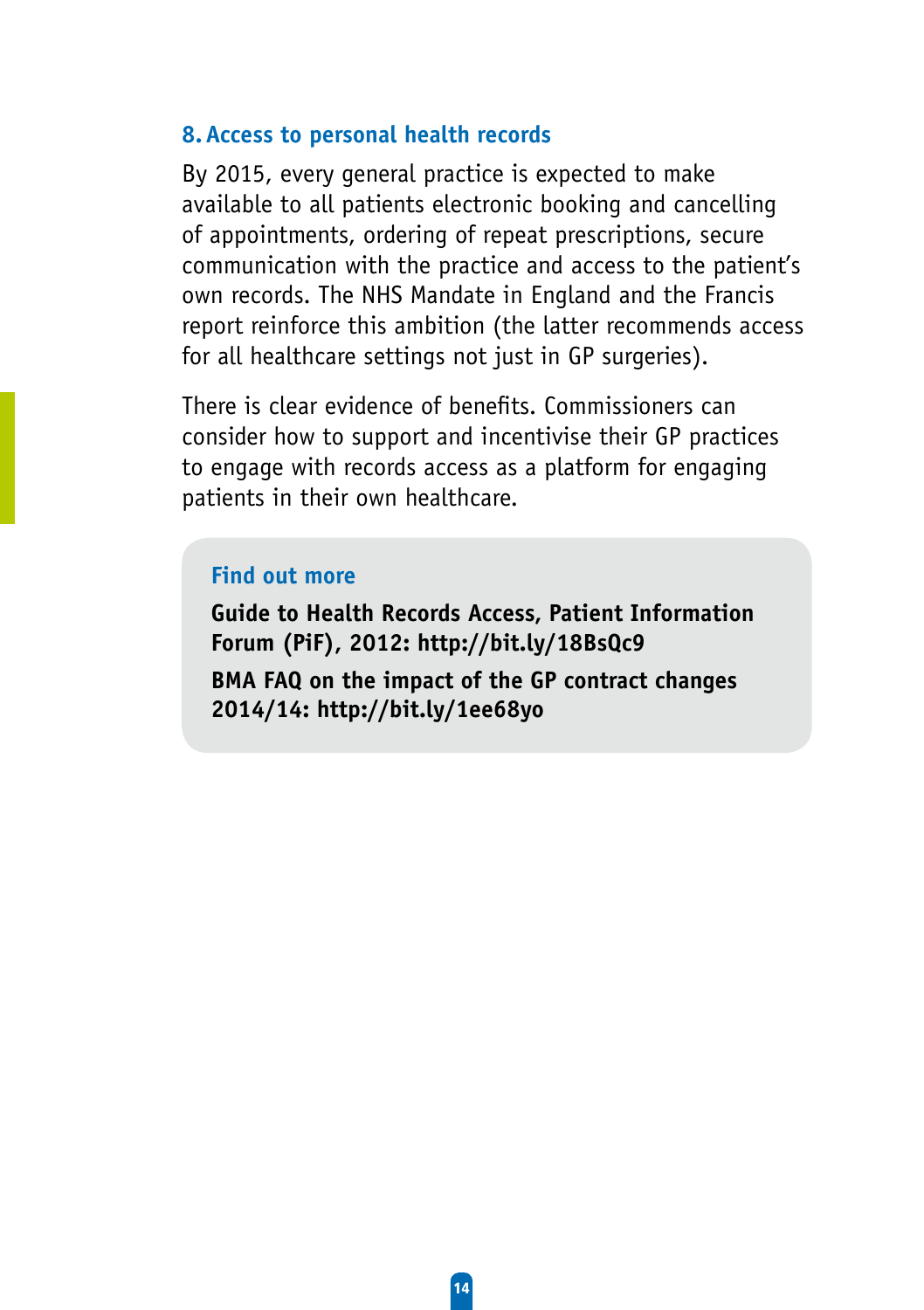#### **9. Personal health budgets**

A personal health budget is an amount of money identified to support someone's health and care needs. The care plan (see above) is central to this. In this case, the plan helps the patient decide their health and wellbeing goals and support needed, but also sets out how their budget will be spent. Patients can choose how the budget is held and managed and are able to spend the money in ways and at times that make sense to them.

By April 2014, people eligible for NHS continuing healthcare will have the right to ask for a personal health budget. The NHS will also be able to offer personal health budgets more widely for example to people with long term health conditions and people with mental health difficulties.

Guidance for GPs explains what personal health budgets are, who might use them and how they can be implemented in a way that will benefit patients. It encourages GPs "to provide patients with the information on personal health budgets and an opportunity to talk to someone – eg peer support, a personal health budget broker or a voluntary agency – to ensure they understand the concept of personal health budgets."

#### **Find out more**

**Personal Health Budgets, RCGP, 2012: http://bit.ly/1cAKwJt**

**Personal Health Budgets Toolkit, NHS England, 2012: http://bit.ly/1hG7zWU**